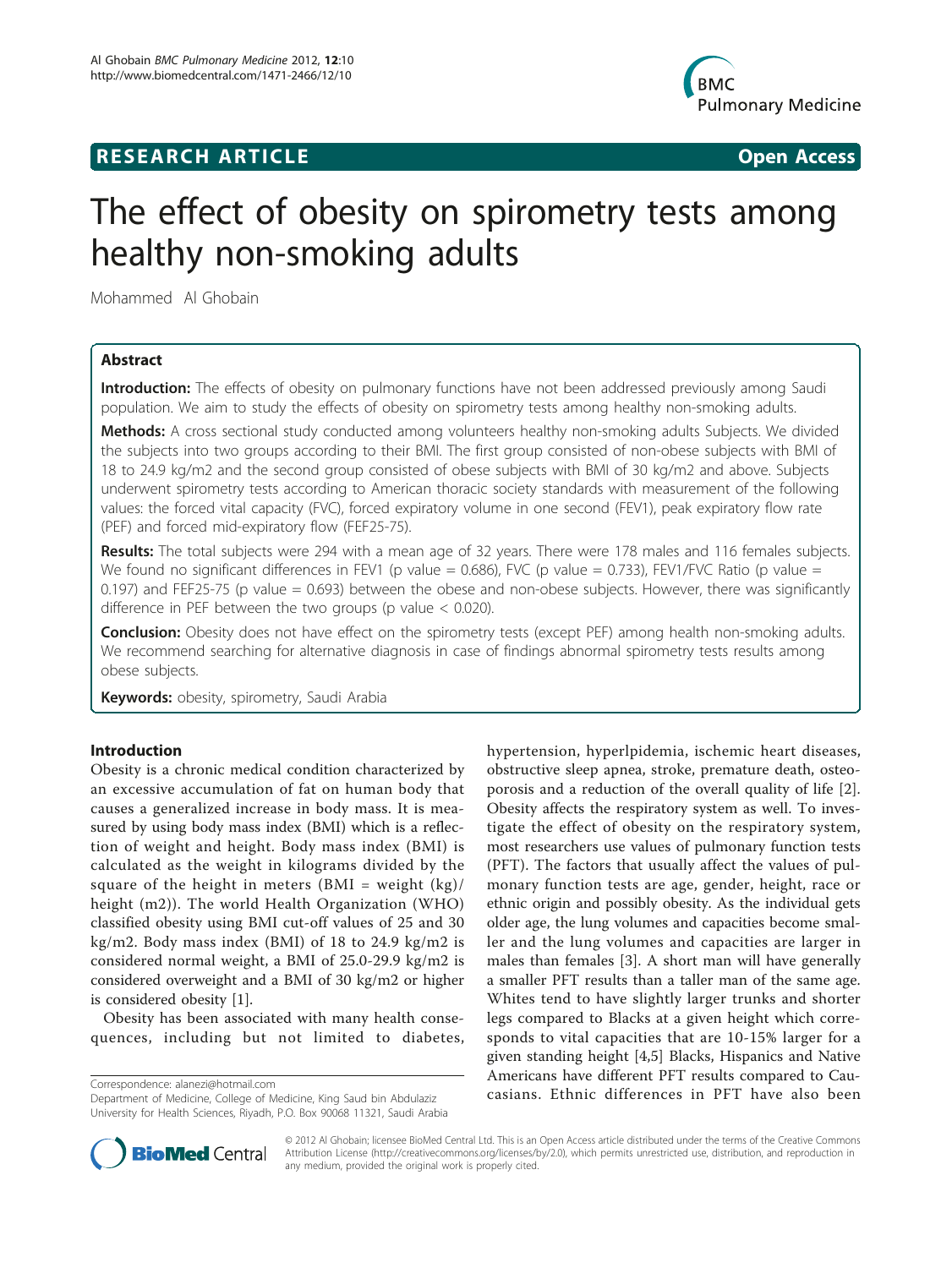suggested for many other groups specifically Asians [\[6](#page-4-0)] Latin Americans [[7\]](#page-4-0) Indians [\[8](#page-4-0)] and South Africans [\[9](#page-4-0)].

Weight may have effects on pulmonary function tests including impairment on pulmonary function testing, small airway dysfunction and expiratory flow limitation, alterations in respiratory mechanics, decreased chest wall and lung compliance, decreased respiratory muscle strength and endurance, decreased pulmonary gas exchange, lower control of breathing, and limitations in exercise capacity [\[10](#page-4-0)-[13](#page-4-0)].

The interaction between obesity and PFT has not been addressed previously among the Saudi Arabian population. Therefore, we aim to study the effects of obesity on spirometry tests among healthy non-smoking adults in Saudi Arabia. Our study is limited to spirometry part of PFT because spirometry tests are considered to be the initial screening tool for pulmonary diseases, they are the most widely used tests, and they are easy to conduct using equipment that is available in all pulmonary functions laboratories.

## Methods

This is a cross sectional study conducted at the pulmonary function laboratory of king Abdulaziz medical city, Riyadh, Saudi Arabia. The subjects were selected from the adult male and female population (aged 18 to 75 years) of healthy volunteers or hospital visitors or relatives of patients visiting the hospital. The subjects who accepted the invitation underwent a medical evaluation including a meticulous and thorough medical history, and a full physical examination. Subjects were Saudis lifetime nonsmoker for either cigarettes or water pipes (Shisha) with a weight ranges from 40 kg to 120 kg and height range from 140 cm to 190 cm. They had no history of any respiratory complaints like cough, shortness of breath, wheezes or fever or history of upper respiratory tract infection in the past 4 weeks or history of respiratory diseases such as pulmonary tuberculosis or asthma and not having history of cardiac or thoracic surgery or features suggestive of cardiac or lung disease or evidence of chest deformities or serious medical conditions, and not having worked in environments with a high concentration of dust or pollution.

The sex, age, standing height and body weight of all subject met the inclusion were recorded. The weight was measured with the subjects wearing light clothing and barefoot on a SECA weighting scale (Hamburg, Germany). The standing height was measured without shoes with the subject's back to a vertical backboard. Both the heels were placed together, touching the base of the vertical board. Normal weight and obesity were defined on the basis of WHO cutoffs. The spirometry tests were conducted using a Micro-Loop Viasys Healthcare (Ireland). The spirometry device was calibrated with JAEGER calibration pump using 3.0 L syringe at three flow rates, in accordance with the manufacturer's recommendations, before each day's testing and after every few hours of testing. All Subjects underwent spirometry tests, using techniques recommended by the American Thoracic Society (ATS). The spirometry test was done in the morning by at least two trained qualified technicians. The subjects underwent the spirometry test in the sitting position, wearing a nose clip. Uniformity of spirometry test was assured by using the same device brand for all the subjects. The validity of the test was verified according to the ATS recommendations. The spirometry tests measured were the forced vital capacity (FVC), forced expiratory volume in one second (FEV1), peak expiratory flow rate (PEFR) and forced mid-expiratory flow (FEF25-75%). In addition to these measured parameters, the ratio of FEV1 to FVC (FEV1/ FVC, expressed as a percentage) was calculated. The subjects were divided into two groups according to their BMI. The first group consisted of non-obese (normal body weight) subjects with BMI of 18 to 24.9 kg/m2 and the second group consisted of obese subjects with BMI of 30 kg/m2 and above

The statistical analysis was performed using the SPSS 18 software (SPSS, Chicago). Descriptive statistics were calculated for the total study sample, for males and females and for both groups using means and standard deviations. The variables were expressed as the means and standard deviations, and  $p$  value less than 5% was considered statistically significant. Independent samples test was used to compare the spirometry results of obese to non-obese subjects. The Institutional Review Board at King Abdullah International Medical Research Centre (KAIMRC) approved the study and written informed consent was obtained from all subjects.

## Results

The baseline characteristics of study subjects are shown in Table [1.](#page-2-0) The total study population was 294 subjects with a mean age of 32 years. There were 178 males subjects (60.5%) and 116 females subjects (39.5%). We found no significant difference in age (p value  $= 0.974$ ) or BMI (P value = 0.755) between the males and females subjects. With regard to spirometry tests, we found significant differences in the FEV1 (p value < 0.001), FVC (p value < 0.001), PEF (p value < 0.001) and FEF 25-75 (p value < 0.004), between the male and female subjects (Table [1](#page-2-0)). We grouped the data from males and females together because there was no significant difference between males and females for the effects of BMI on the spirometric values (p value  $= 0.423$ ).

In comparing the spirometric values between nonobese and obese subjects, we found no significant differences in FEV1 (p value =  $0.686$ ), FVC (p value =  $0.733$ ),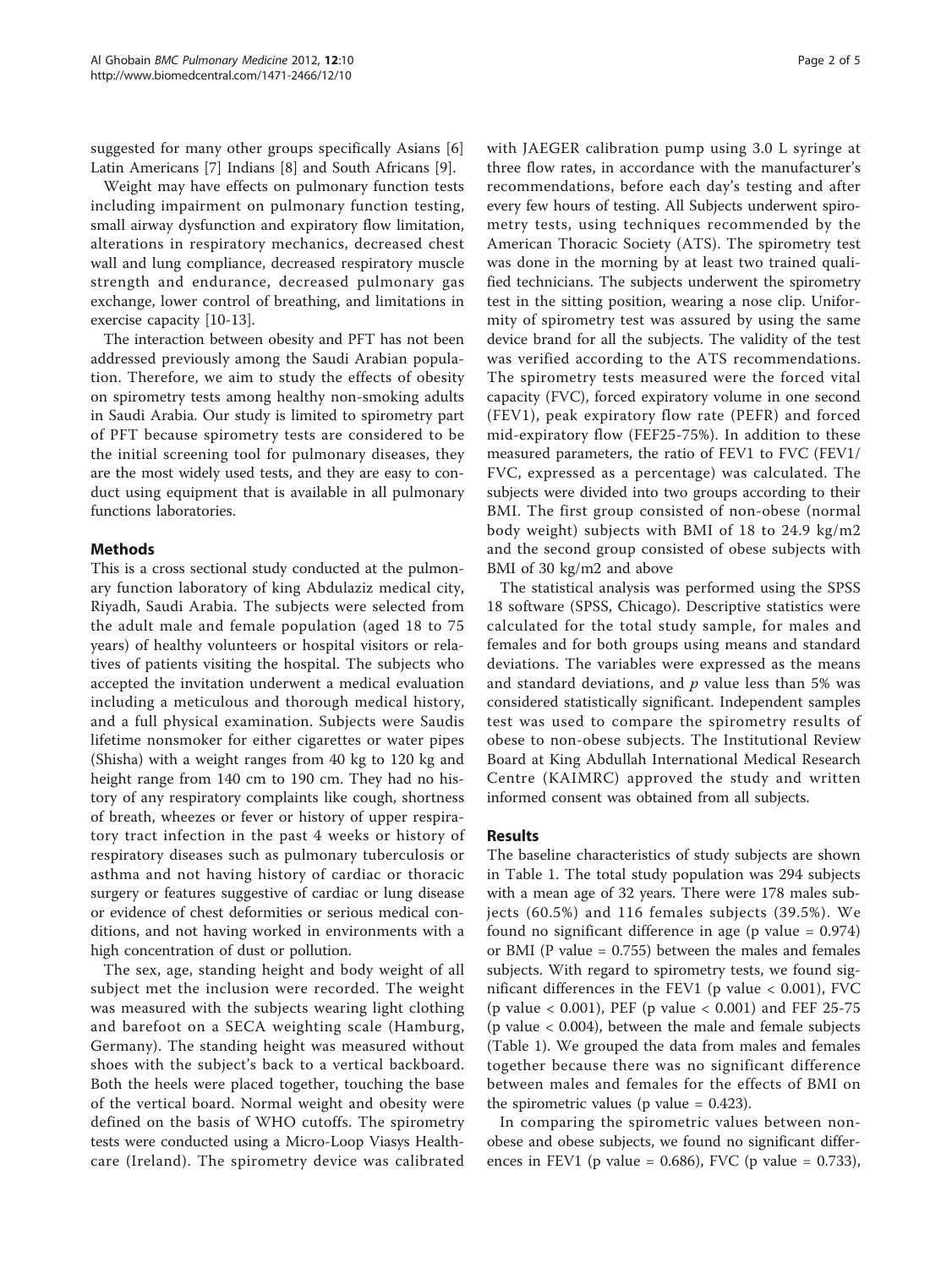<span id="page-2-0"></span>Table 1 The baseline characteristics and spirometry tests variables of the study subjects

|                          | Male $(n =$<br>178) |             | Females $(n =$<br>116) |             | Total (n =<br>294) |        |             |
|--------------------------|---------------------|-------------|------------------------|-------------|--------------------|--------|-------------|
|                          | Mean                | Std.<br>Dev | Mean                   | Std.<br>Dev | P<br>value         | Mean   | Std.<br>Dev |
| Age (years)              | 32.19               | 10.164      | 32.15                  | 9.639       | .974               | 32.17  | 9.943       |
| Height (cm)              | 171.87              | 6.261       | 159.16                 | 5.975       | < .001             | 166.85 | 8.739       |
| Weight (kg)              | 84.21               | 18.212      | 71.50                  | 18.325      | < .001             | 79.19  | 19.258      |
| BMI (kg/m <sup>2</sup> ) | 28.503              | 5.9454      | 28.253                 | 7.1559      | .755               | 28.404 | 6.4395      |
| FEV1(L)                  | 3.6363              | .44796      | 2.6692                 | .37764      | < .001             | 3.2548 | .63356      |
| FEV1%                    | 92.51               | 9.938       | 93.48                  | 9.554       | .406               | 92.89  | 9.784       |
| $FVC$ (L)                | 4.4958              | .56783      | 3.2129                 | .47231      | < .001             | 3.9897 | .82270      |
| FVC %                    | 95.83               | 10.109      | 97.99                  | 10.522      | .078               | 96.68  | 10.311      |
| PEF(L/min)               | 560.47              | 76.552      | 393.54                 | 51.952      | < .001             | 494.61 | 106.201     |
| PEF %                    | 100.76              | 13.228      | 98.80                  | 12.942      | .211               | 99.99  | 13.129      |
| FEV1/FVC<br>Ratio        | 80.98               | 3.646       | 82.72                  | 2.954       | < .001             | 81.67  | 3.489       |
| FEF 25-75<br>(L)         | 3.4693              | .71140      | 2.6894                 | .48920      | < .001             | 3.1616 | .73854      |
| FEF 25-75%               | 75.59               | 15.894      | 70.95                  | 11.262      | .004               | 73.76  | 14.406      |

FEV1/FVC Ratio (p value =  $0.197$ ) and FEF25-75 (p value  $= 0.693$ ) between the two groups. However, there was significantly difference in PEF between the two groups (p value  $< 0.020$ ). The obese subjects had lower PEF values than those non-obese subjects (Table 2).

## **Discussion**

The main results of our study showed that there were no significant differences between the obese and nonobese subjects in FEV1, FVC, FEV1/FVC ratio and FEF 25-75; however, there was a significant difference between the two groups in regard to PEF. The obese subjects had lower PEF values than the non-obese

subjects. Low PEF in obese subjects can be explained by an increase in total respiratory resistance and airway resistance with obesity. The higher airway resistance, the higher BMI and subsequently, the lower PEF [[14](#page-4-0)].

To our knowledge, this is the first study to address the relationship between obesity and spirometry tests among the Middle East population. Many studies conducted in the rest of the world and addressed such relationship showed heterogeneous results. The effects of obesity on spirometric values are not consistent across all studies with some studies shown no effects and some other studies shown positive effects. This discrepancy between studies could be explained by the wide variations in ethnicity of different population in PFT values or this may be a result of methodological differences in these studies.

However all studies that addressed other pulmonary function tests values (e.g. lung volumes and capacities) showed that the obesity directly correlated with these values. Our study was limited to the spirometric values (FEV1, FVC, FEV1/FVC, FEF 25-75 and PEF) and did not include the other pulmonary function tests (e.g. lung volumes and capacities).

In contrast to other studies, a study conducted by Costa D et al. addressed the relationship between spirometric tests and obesity produced results similar to those of our study. The author recruited 20 obese young women with a BMI of 35-49.99 kg/m2 who were sedentary, non-smokers and had no lung disease and 20 nonobese control young women who were also sedentary non-smokers and had no lung diseases with body mass indices between 18.5 and 24.99 kg/m2. There were no significant differences between the obese group and the non-obese group with respect to the age, vital capacity (VC), tidal volume (TV), FVC, and FEV1. However, the

Table 2 Independent sample test comparing age, BMI and spirometric variables between non-obese and obese subjects

|                         | Group 1 (non-obese) |        | Group 2 (obese) |       |                 |                    |          |
|-------------------------|---------------------|--------|-----------------|-------|-----------------|--------------------|----------|
|                         | Mean                | SD     | Mean            | SD    | Mean difference | 95% CI             | P value  |
| Height (cm)             | 166.75              | 8.55   | 166.95          | 8.93  | $-0.19$         | $(-2.20, 1.81)$    | 0.848    |
| Weight (kg)             | 62.40               | 8.36   | 94.67           | 12.16 | $-32.26$        | $(-34.67, -29.84)$ | < .00001 |
| BMI ( $\text{kg/m}^2$ ) | 22.37               | 1.82   | 33.95           | 3.47  | $-11.58$        | $(-12.22, 10.93)$  | < .00001 |
| FEV1(L)                 | 3.27                | 0.56   | 3.24            | 0.69  | 0.02            | $(-0.11, 0.17)$    | 0.686    |
| FEV1%                   | 91.95               | 9.41   | 93.76           | 10.06 | $-1.81$         | $(-4.05, 0.42)$    | 0.110    |
| $FVC$ (L)               | 4.00                | 0.75   | 3.97            | 0.88  | 0.03            | $(-0.15, 0.22)$    | 0.733    |
| FVC %                   | 95.83               | 10.10  | 97.46           | 10.47 | $-1.63$         | $(-4.00, 0.73)$    | 0.175    |
| PEF(L/min)              | 508.42              | 113.65 | 479.62          | 95.62 | $-28.80$        | (-53.02, -4.59)    | 0.020    |
| PEF %                   | 103.09              | 13.13  | 96.62           | 12.30 | $-6.46$         | $(-9.39, -3.53)$   | < .00001 |
| <b>FEV1/FVC Ratio</b>   | 81.94               | 3.86   | 81.41           | 3.09  | 0.53            | $(-0.26, 1.33)$    | 0.197    |
| FEF 25-75 (L)           | 3.14                | 0.63   | 3.17            | 0.82  | $-0.03$         | $(-0.20, 0.13)$    | 0.693    |
| FEF 25-75%              | 72.12               | 13.01  | 75.27           | 15.47 | $-3.14$         | $(-6.44, 0.14)$    | 0.061    |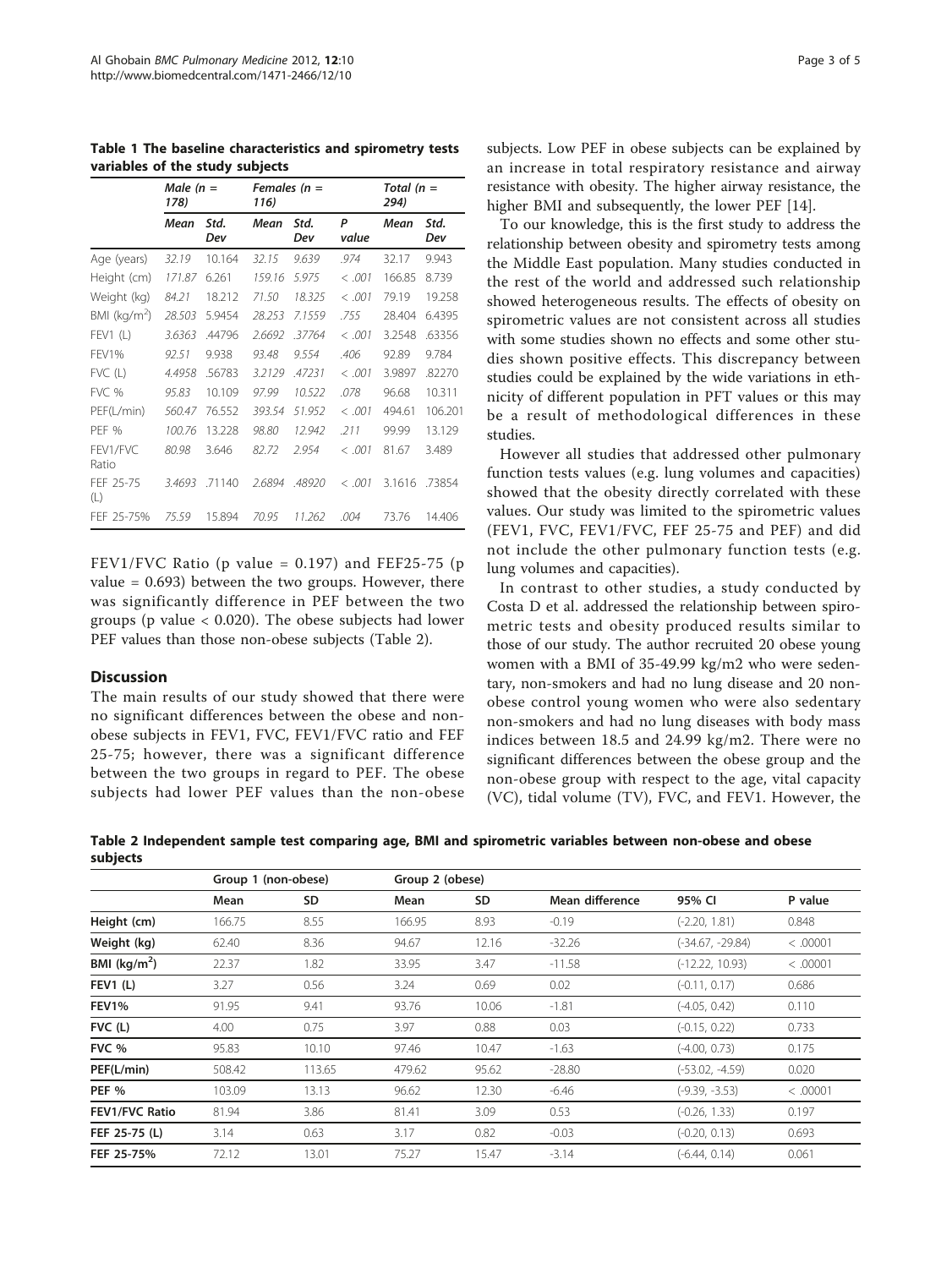obese group had a greater inspiratory reserve volume (IRV), a lower expiratory reserve volume (ERV), and lower maximal voluntary ventilation (MVV) than the non-obese group [\[15](#page-4-0)].

Jones RL et al. studied pulmonary function test results from 373 patients with wide range of BMIs. He found significant inverse relationships between BMI and the values of VC and total lung capacity (TLC). Moreover, the functional residual capacities (FRC) and ERV decreased exponentially with increasing BMI, to the extent that morbid obesity resulted in the patients breathing near their residual volumes (RV) [\[16\]](#page-4-0). According to Koenig, this fact is attributable to pressing the diaphragm upwards due to the expanded abdominal volume of obese individuals [\[11\]](#page-4-0).

In mild obesity, the spirometry results may be normal or may suggest a restrictive process, with a symmetric reduction in FEV1 and FVC [[17\]](#page-4-0) on other hand, The VC and TLC are well preserved in mild obesity because there is a compensatory increase in inspiratory capacity (IC). It is therefore important to be able to separate the changes that may be explained by an increased BMI from those that may be related to another process. At present, there is no way to differentiate these factors other than a conducting a careful history and physical examination combined with other clinical data [[18\]](#page-4-0).

The most important change in pulmonary functions in obesity is a decrease in lung compliance due to the increased the weight of chest wall and the higher position of diaphragm in the thoracic cavity resulting in a decrease in the lung functions which subsequently leads to increase in work of breathing [[16\]](#page-4-0). In addition, the deposition of fat on the chest wall may impede the expansion and excursion of the rib cage, through a direct loading effect or by altering the inter-costal muscle function [\[19](#page-4-0)]. Furthermore, obesity has been shown to be associated with markers of systemic and vascular inflammation such as the hormone leptin [\[20\]](#page-4-0). These inflammatory factors may exert local effects on lung tissue, leading to subtle reductions in airway diameter.

The Strength of our study is the recruitment of subjects who were healthy without co-morbidity and the selection of subjects for the study who had been seen by a physician prior to being tested, and there were no indications that they had any co-morbidity. Anther strength of this study is that it is the first study in Saudi Arabia and among Middle East population to address the relationship between obesity and spirometry tests values.

Our study had the limitation of using BMI as an indictor of obesity. BMI is a global measure of body mass that includes both fat and lean mass and takes no account of differences in fat distribution. If the reduction of lung volumes in obesity is due to a direct

mechanical effect on lung volumes, then the distribution of body fat should modify the relationship between BMI and lung volumes. Abdominal and thoracic fat are likely to have direct effects on the downward movement of the diaphragm and on chest wall properties, while fat on the hips and thighs would be less likely to have any direct mechanical effect on the lungs. However, the standard classification of obesity uses BMI as a reflection of obesity and this classification is used globally by WHO and other related health organizations. It is considered to be the gold standard at the present time.

Another limitation in our study is that we did not measure all the pulmonary function tests variables; our study was limited to the spirometry tests values and did not include lung volumes measurements. We elected to limit our study to the spirometry tests values because these values had not been previously investigated in relation to obesity in the Saudi population, and will be very difficult to apply data from other parts of the world to the Saudi population due to the differences in ethnicity. Our study addressed an important gap in the literature regarding the effects of obesity on spirometry tests values among Saudi population.

In conclusion, obesity does not have direct effect on the spirometry tests results (except PEF) among health non-smoking adults Saudis and if there is any effect, it should be explained by alternative diagnosis or underlying respiratory diseases. We strongly recommend conducting larger study including all pulmonary functions tests variables (spirometry tests and other lung volumes) among Saudi population, moreover, it will interesting to use other indices of obesity like abdominal girth, subscapular skin fold thickness, and the ratio of abdominal girth to hip breadth as reflection of obesity instead of BMI and find if such results will differ in comparison to the results of using BMI.

Based on our result, we highly recommend to physicians who use spirometry test in their practice to search for alternative diagnosis in case of findings abnormal spirometry tests results among obese individuals as these abnormal findings should not attributed to obesity per se.

#### Acknowledgements

The author would like to acknowledge the respiratory care technicians who work in pulmonary function laboratory at King Abdulaziz Medical City. Also, the author would like to acknowledge the editing services at King Abdullah International Medical Research Centre for editing the manuscript.

#### Authors' contributions

MG, primary author, study design, study conducting, analysis, writing and reviewing the manuscript.

#### Conflict of interests and support

The authors declare that they have no competing interests.